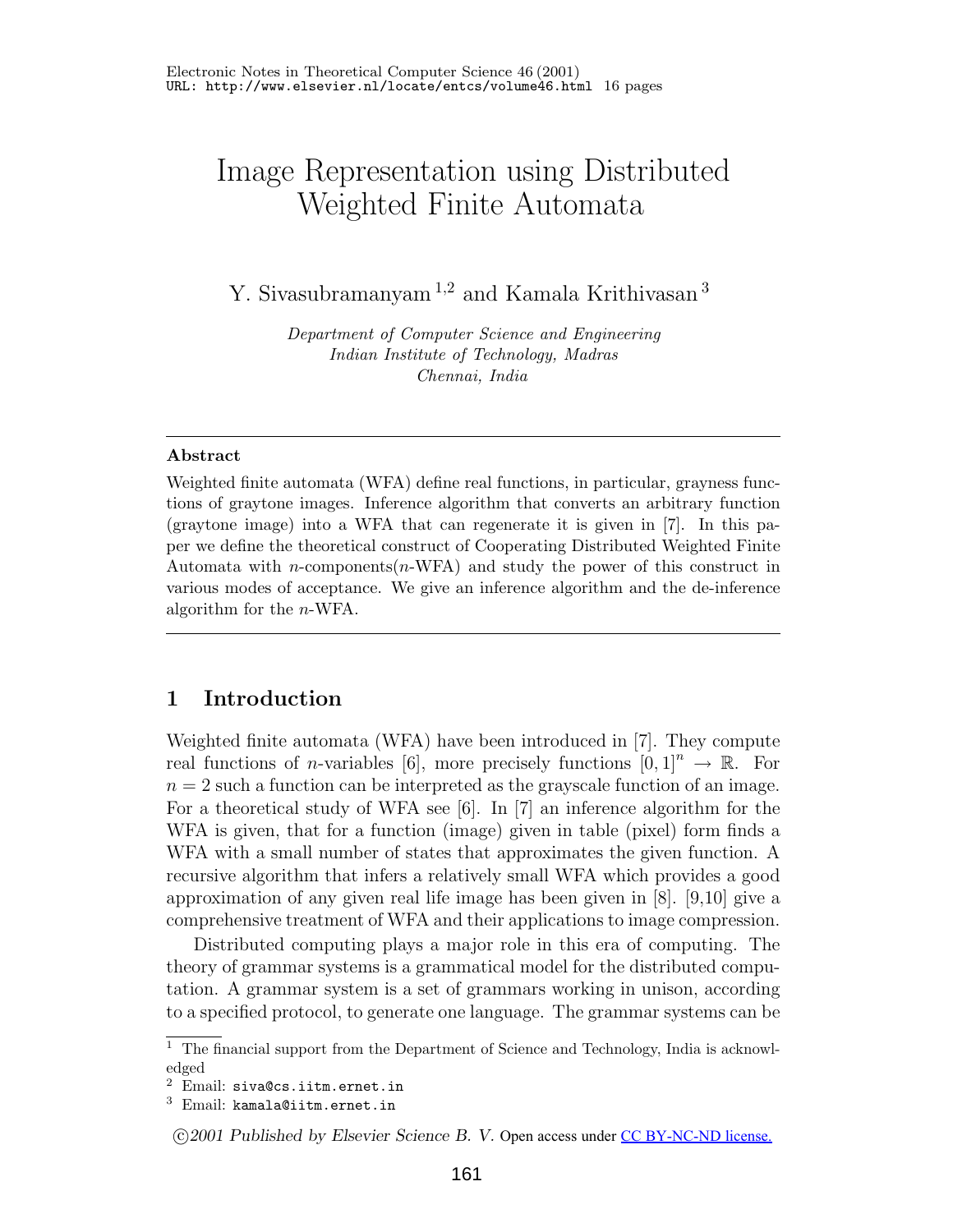either sequential(Cooperating Distributed) or parallel(Parallel Communicating) in nature.A comprehensive treatment of grammar systems and a survey of the recent developments in this area can be found in [2]. The notion of sequential grammar systems was extended to automata in [1,12].

In this paper we define a new theoretical construct namely, the Cooperating Distributed Weighted Finite Automata with  $n$ -components  $(n$ -WFA) which is a collection of weighted finite automata working sequentially to accept the input string. Here the protocol followed is that of the Cooperating Distribution. We study the power of this construct in various modes of acceptance. We also give an inference algorithm and the de-inference algorithm for the n-WFA and illustrate with examples how images are represented using  $n$ -WFA.

When the images are represented using  $n$ -WFA the weight matrices will be sparse and hence the amount of storage required will be small. This might give a better compression ratio. Also the inferencing and de-inferencing algorithm will be faster in most cases as the matrix computations involved in the inference and de-inference algorithms are much faster than in the classical case.

In Section 2 we give the preliminary definitions of the weighted finite automata and its applications to digital images. In Section 3 we introduce the construct of Cooperating distributed weighted finite automata and study the acceptance power of this construct in various modes of acceptance. In this section we also deal with the representation of gray-scale images using  $n$ -WFA and give an inference algorithm and the de-inference algorithm for the  $n$ -WFA. Section 4 deals with the conclusions of this paper.

# **2 Weighted Finite Automata and Gray-Scale Images**

In this section we give the basic definitions needed for this paper.

**Definition 2.1** *A* **weighted finite automaton** M *[10] is specified by*

- (i) Q *a finite set of states.*
- (ii) Σ *a finite set of alphabets.*
- (iii)  $W_{\alpha}: Q \times Q \longrightarrow \mathbb{R}$  *for all*  $\alpha \in \Sigma \bigcup {\epsilon}$ *, the weights of edges labeled*  $\alpha$ *.*
- (iv)  $I: Q \longrightarrow (-\infty, \infty)$ , the initial distribution.
- (v)  $F: Q \longrightarrow (-\infty, \infty)$ , the final distribution.

Here  $W_{\alpha}$  is an  $n \times n$  matrix where  $n = |Q|$ . I is considered to be an  $1 \times n$  row vector and F is considered to be an  $n \times 1$  column vector. When representing the WFAs as figure, we follow a format similar to FSAs. Each state is represented by a node in a graph. The initial distribution and final distribution of each state is written as a tuple inside the state. A transition labeled  $\alpha$  is drawn as a directed arc from state p to q if  $W_{\alpha}(p,q) \neq 0$ . The weight of the edge is written in brackets on the directed arc. The notation  $I_q(F_q)$  is used to refer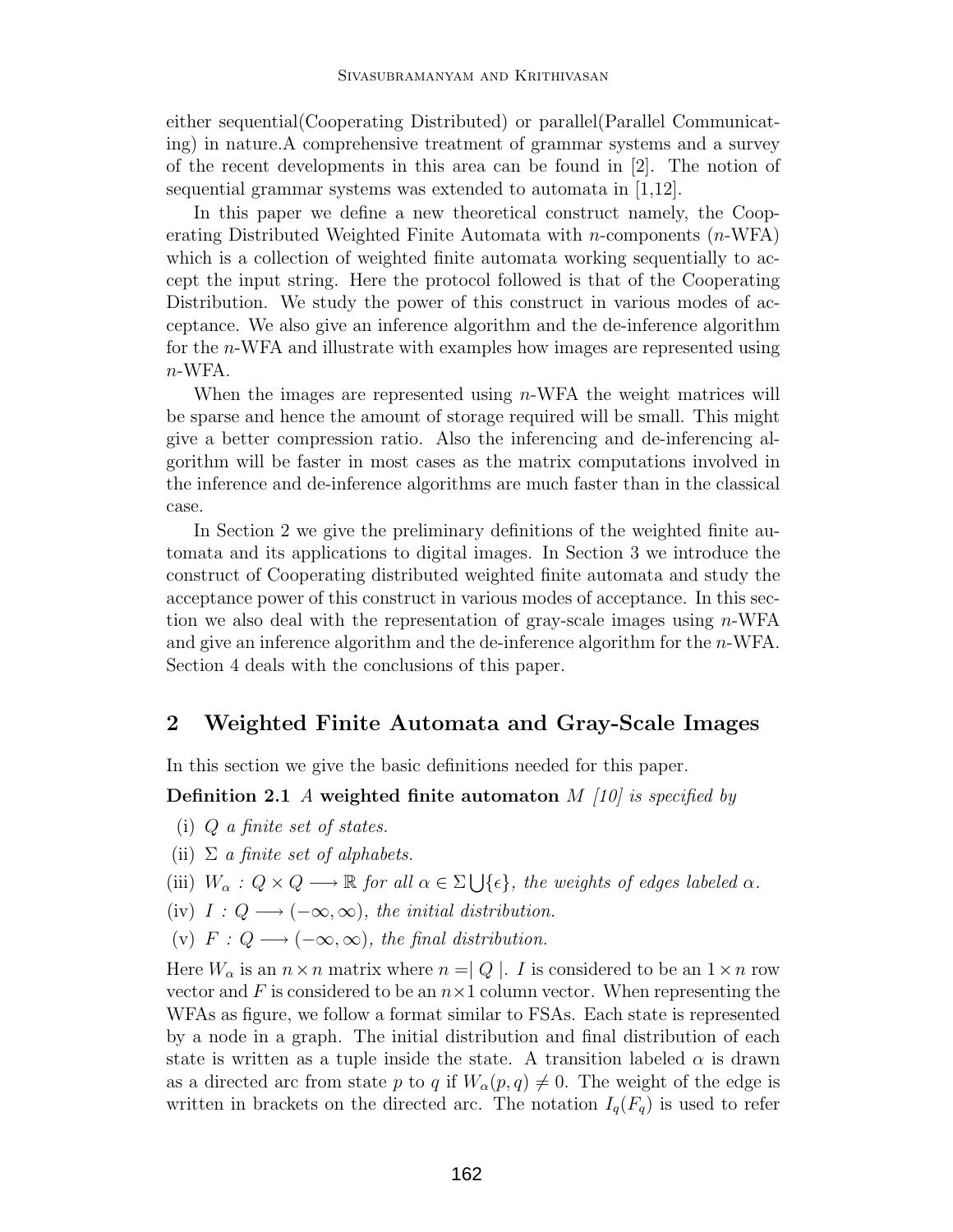to the initial(final) distribution of state q.  $W_{\alpha}(p,q)$  refers to the weight of the transition from p to q.  $W_{\alpha}(p)$  refers to the p<sup>th</sup> row vector of the weight matrix  $W_{\alpha}$ . It gives the weights of all the transitions from state p labeled  $\alpha$  in a vector form. Also  $W_x$  refers to the product  $W_{\alpha_1} \cdot W_{\alpha_2} \cdots W_{\alpha_k}$  where  $x = \alpha_1 \alpha_2 \cdots \alpha_k$ .

**Definition 2.2** *A WFA is said to be* **deterministic** *if its underlying FSA is deterministic.*

**Definition 2.3** *A WFA M defines a function*  $f : \Sigma^* \longrightarrow \mathbb{R}$ *, where for all*  $x \in \Sigma^*$  *and*  $x = \alpha_1 \alpha_2 \cdots \alpha_k$ ,

$$
f(x) = I \cdot W_{\alpha_1} \cdot W_{\alpha_2} \cdots W_{\alpha_k} \cdot F
$$

*where the operation '*·*' is matrix multiplication.*

**Definition 2.4** *A* **path** P *of length* k *is defined as a tuple*  $(q_0q_1 \cdots q_k, \alpha_1\alpha_2 \cdots \alpha_k)$ *where*  $q_i \in Q, 0 \leq i \leq k$  *and*  $\alpha_i \in \Sigma, 1 \leq i \leq k$  *such that*  $\alpha_i$  *denotes the label of the edge traversed while moving from*  $q_{i-1}$  *to*  $q_i$ *.* 

**Definition 2.5** *The* **weight** *of a path P is defined as*

$$
W(P) = I_{q_0} \cdot W_{\alpha_1}(q_0, q_1) \cdot W_{\alpha_2}(q_1, q_2) \cdots W_{\alpha_k}(q_{k-1}, q_k) \cdot F_{q_k}
$$

The function  $f: \Sigma^* \longrightarrow \mathbb{R}$  represented by a WFA M can be equivalently defined as follows

$$
f(x) = \sum_{P \text{ is a path of M labeled x}} W(P), \ x \in \Sigma^*.
$$

**Definition 2.6** *A function*  $f : \Sigma^* \longrightarrow \mathbb{R}$  *is said to be* **average preserving** *if*

$$
f(w) = \frac{1}{m} \sum_{\alpha \in \Sigma} f(w\alpha)
$$

*for all*  $w \in \Sigma^*$  *where*  $m = \Sigma$ .

**Definition 2.7** *A WFA M is said to be* **average preserving** *if the function that it represents is average preserving.*

The general condition to check whether a WFA is average preserving is given in [10]. A WFA  $M$  is average preserving if and only if

$$
\sum_{\alpha \in \Sigma} W_{\alpha} \cdot F = mF,
$$

where  $m = \lfloor \sum \rfloor$ .

**Definition 2.8** *A WFA is said to be* **i-normal** *[13] if the initial distribution of every state is 0 or 1 i.e.*  $I_{q_i} = 0$  *or*  $I_{q_i} = 1$  *for all*  $q_i \in Q$ *.* 

**Definition 2.9** *A WFA is said to be* **f-normal** *[13] if the final distribution of every state is 0 or 1 i.e.*  $F_{q_i} = 0$  *or*  $F_{q_i} = 1$  *for all*  $q_i \in Q$ *.*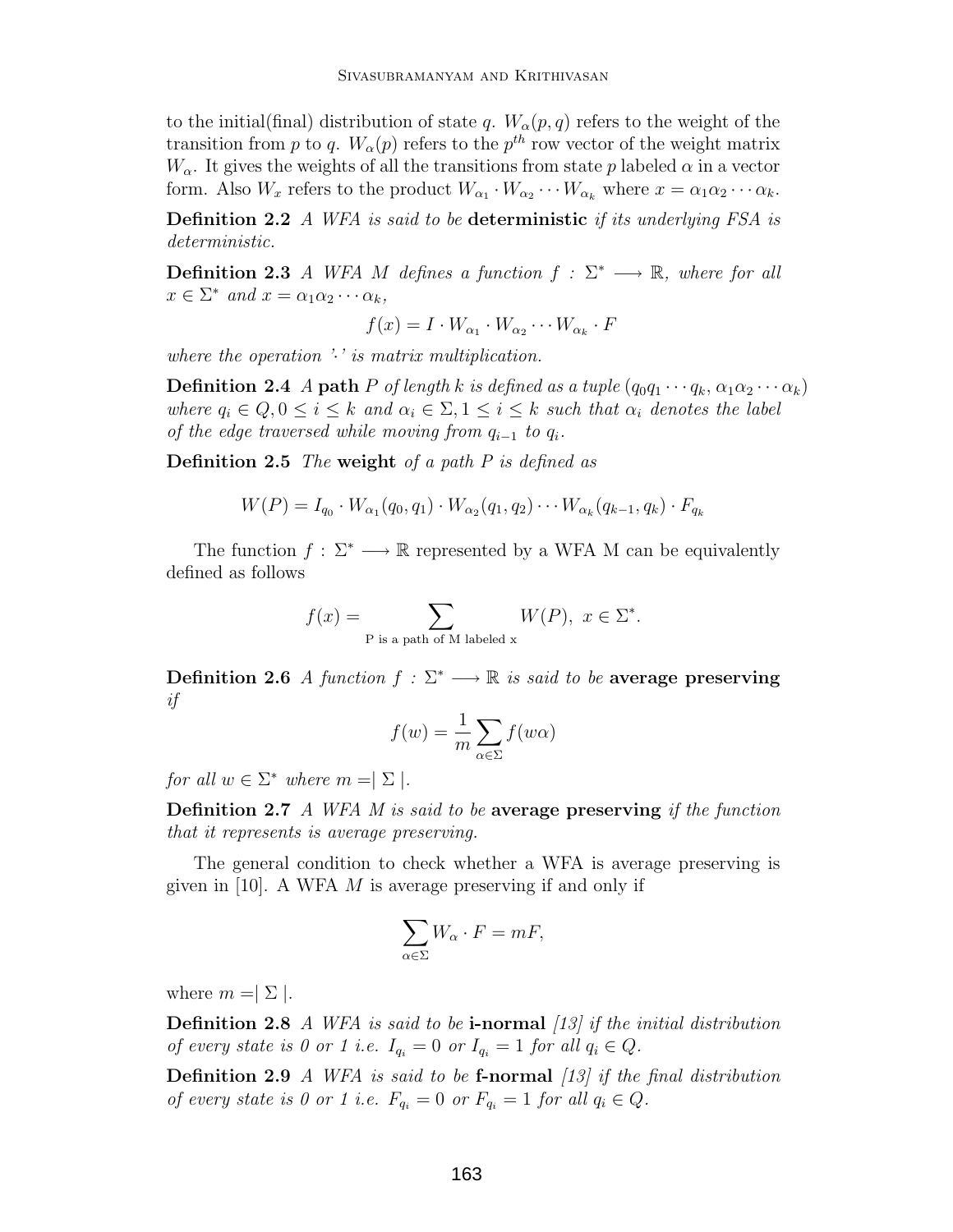**Definition 2.10** *A WFA is said to be* **I-normal** *if there is only one state with non-zero initial distribution.*

**Definition 2.11** *A WFA is said to be* **F-normal** *if there is only one state with non-zero final distribution.*

#### *2.1 Representation of Gray-Scale Images using WFA*

A gray-scale digital image of finite resolution consists of  $2^m$  by  $2^m$  pixels (typically  $7 \leq m \leq 11$ ) each of which takes a real value (practically digitized to a value between 0 and  $2^m - 1$ , typically  $m = 8$ ). By a multi-resolution image, we mean a collection of compatible  $2^n$  by  $2^n$  resolution images for  $n = 0, 1, \dots$ . We will assign to each pixel at  $2^n$  by  $2^n$  resolution a word of the length n over the alphabet  $\Sigma = \{0, 1, 2, 3\}$ . A word x of length less than k will address a sub-square of resolution  $2^{k'}$  by  $2^{k'}$  where  $k' < k$ .

Then we can define our finite resolution image as a function  $f_I : \Sigma^k \longrightarrow \mathbb{R}$ , where  $f_I(x)$  gives the value of the pixel at address x. A multi-resolution image is a function  $f_I : \Sigma^* \longrightarrow \mathbb{R}$ . It is shown in that for compatibility, the function  $f_I$  should be average preserving i.e.

$$
f_I(x) = \frac{1}{4} [f_I(x0) + f_I(x1) + f_I(x2) + f_I(x3)].
$$

A WFA M is said to represent a multi-resolution image if the function  $f_M$ represented by  $M$  is the same as the function  $f_I$  of the image.



WFA 2x2 4x4 128x128

**Example 2.12** Consider the 2 state WFA shown in figure [10]. The  $I = (1,0)$ and  $F = (\frac{1}{2}, 1)$  and the weight matrices are

$$
W_0 = \begin{pmatrix} \frac{1}{2} & 0 \\ 0 & 1 \end{pmatrix}, W_1 = \begin{pmatrix} \frac{1}{2} & \frac{1}{4} \\ 0 & 1 \end{pmatrix}, W_2 = \begin{pmatrix} \frac{1}{2} & \frac{1}{4} \\ 0 & 1 \end{pmatrix}, \text{ and } W_3 = \begin{pmatrix} \frac{1}{2} & \frac{1}{2} \\ 0 & 1 \end{pmatrix}.
$$

Then we can calculate the values of pixels as follows.  $f(03) = \text{sum of}$ weights all paths labeled 03.

$$
f(03) = 1 \cdot \frac{1}{2} \cdot \frac{1}{2} \cdot \frac{1}{2} + 1 \cdot \frac{1}{2} \cdot \frac{1}{2} \cdot 1 = \frac{1}{8} + \frac{1}{4} = \frac{3}{8}
$$

similarly for  $f(123)$  we have  $f(123) = \frac{1}{16} + \frac{1}{8} + \frac{1}{8} + \frac{1}{4} = \frac{9}{16}$ . The images obtained by this WFA are shown for resolutions  $2 \times 2$ ,  $4 \times 4$  and  $128 \times 128$  in the above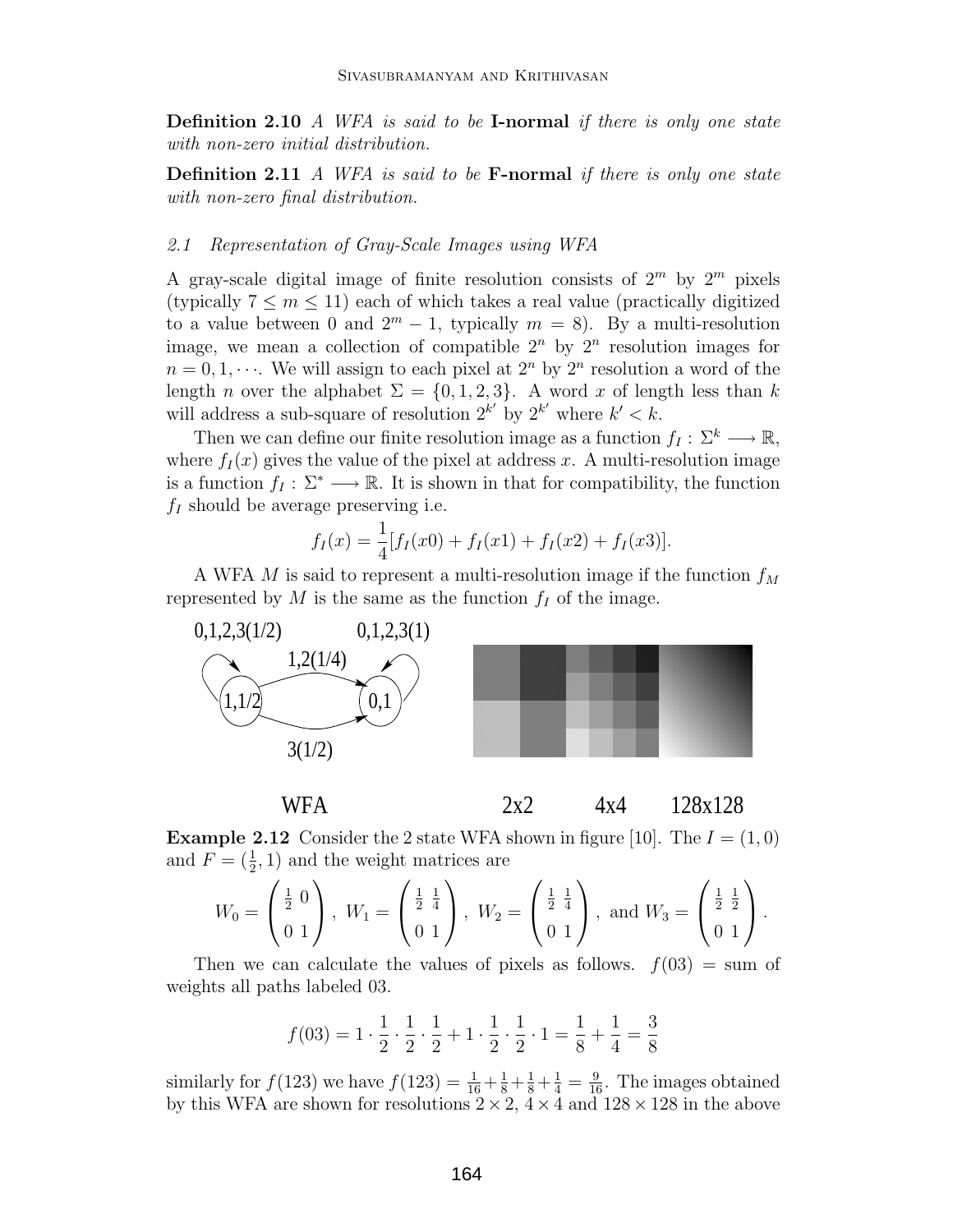figure.

Thus we have seen how WFAs can be used for representing gray-scale images.

# **3 Cooperating Distributed Weighted Finite Automata**

# *3.1 Definitions*

**Definition 3.1** *A Cooperating Distributed Weighted Finite Automata with* n*components*, *n*-*WFA is a 5-tuple*  $\Gamma = (Q, \Sigma, W_\alpha, I, F)$  *where,* 

- (i) Q is an n-tuple  $(Q_1, Q_2, \dots, Q_n)$  where each  $Q_i$  is the set of states corresponding to the i<sup>th</sup> component.
- (ii) Σ *is the finite set of alphabet.*
- (iii)  $W_{\alpha}$  *is an n-tuple*  $(W_{\alpha}^1, W_{\alpha}^2, \cdots, W_{\alpha}^n)$  *of weight matrices (weights of edges labeled*  $\alpha$  *for each*  $\alpha \in \Sigma \cup \{\epsilon\}$  *where each*  $W^i_{\alpha}$  :  $Q_{union} \times Q_{union} \longrightarrow \mathbb{R}, 1 \leq i \leq n$
- (iv)  $I: Q_{union} \longrightarrow (-\infty, \infty)$  *is the initial distribution.*
- (v)  $F: Q_{union} \longrightarrow (-\infty, \infty)$  *is the final distribution.*

*where*  $Q_{union} = \bigcup_i Q_i$ .

Each of the component WFA of the n-WFA is of the form  $M_i = (Q_i, \Sigma, W^i_{\alpha}),$  $1 \leq i \leq n$ . Note that here  $Q_i$ 's need not be disjoint.

Each of  $W^i_\alpha$  is an  $m \times m$  matrix where  $m = |Q_{union}|$  and these matrices are sparse matrices. I is considered to be an  $1 \times m$  row vector and F is considered to be an  $m \times 1$  column vector. When representing the *n*-WFAs as a figure, we follow the format similar to that of the WFAs. The transitions from one component to another are indicated by dotted lines.

**Definition 3.2** *A* n*-WFA is said to be* **deterministic** *if each of its component WFA is deterministic.*

**Definition 3.3** *A n*-*WFA M defines a function*  $f : \Sigma^* \longrightarrow \mathbb{R}$ *, where for all*  $x \in \Sigma^*$  *and*  $x = \alpha_1 \alpha_2 \cdots \alpha_k$ ,

$$
f(x) = I \cdot W_{\alpha_1}^{i_1} \cdot W_{\alpha_2}^{i_2} \cdots W_{\alpha_k}^{i_k} \cdot F
$$

*where the operation '·*' *is matrix multiplication and*  $1 \leq i_1, i_2, i_k \leq n$ .

The definitions of a path, weight of a path and average preserving function of n-WFA are defined in similar terms as those of a WFA.

We consider different modes of acceptance depending on the number of steps the system has to go through in each of the *n*-components. The different modes of acceptance are t-mode,  $*$ -mode,  $\leq k$ -mode,  $\geq k$ -mode, and  $= k$ mode. Description of each of the above modes of acceptance is as follows: t**-mode acceptance:** The automaton which has a state with the non-zero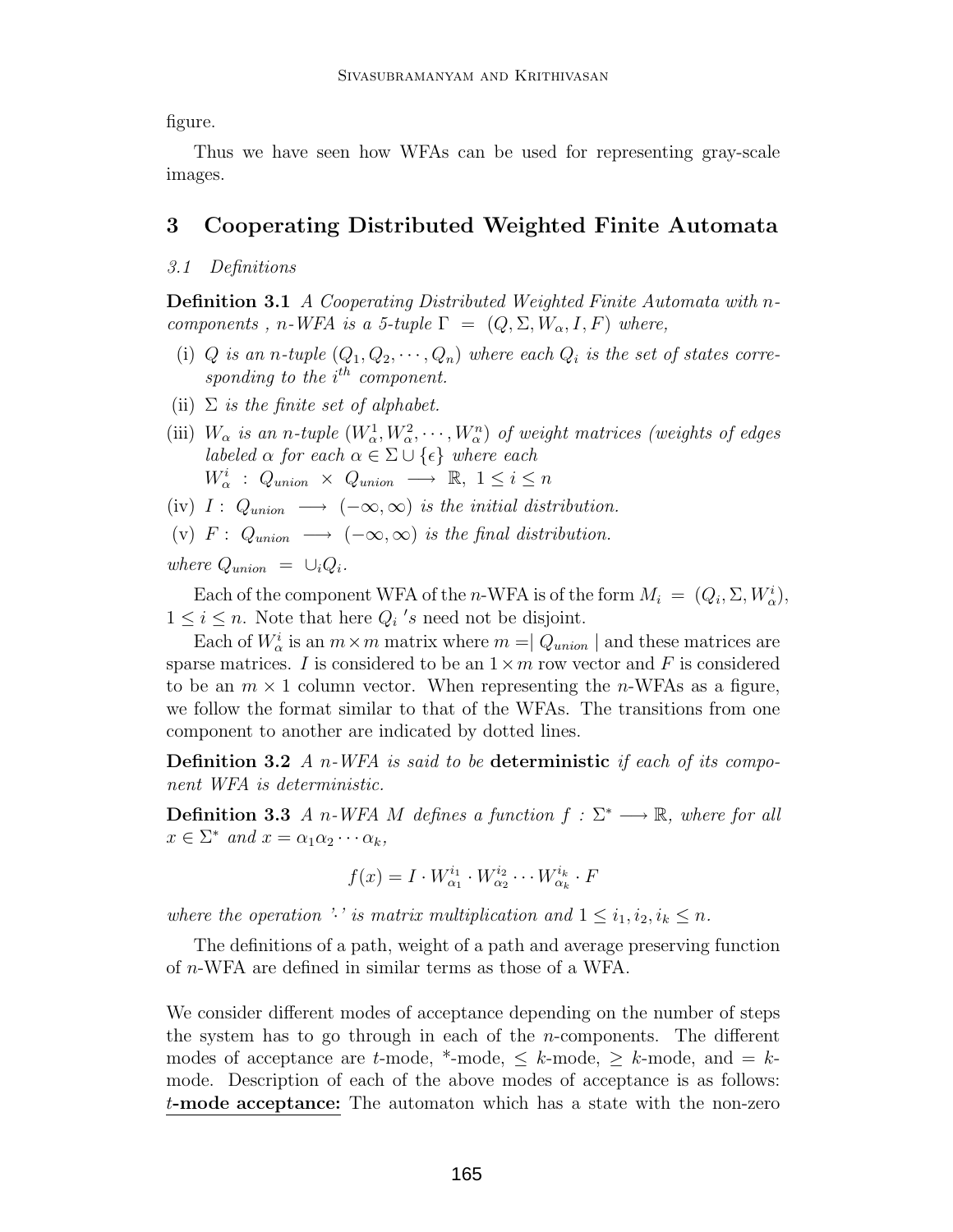initial distribution begins the processing of the input string. Suppose that the system starts from the component  $i$ . In the component  $i$  the system follows its transition function given by it's weight matrix  $W^i_\alpha$  as any "stand alone" WFA. The control is transferred from the component  $i$  to component  $j$  only if the system arrives at a state  $q \notin Q_i$  and  $q \in Q_j$ . The selection of j is nondeterministic if q belongs to more than one  $Q_i$ . This process is repeated and we accept the string if the system after reading the entire string reaches any one of the states which has a non-zero final state distribution. It does not matter in which component the system is in.

**Definition 3.4** *The instantaneous description of the* n*-WFA (ID) in the* t*mode is given by a 3-tuple*  $(q, w, i)$  *where*  $q \in Q$ <sub>union</sub>,  $w \in \Sigma^*$ ,  $1 \leq i \leq n$ .

In this ID of the *n*-WFA,  $q$  denotes the current state of the whole system,  $w$ the portion of the input string yet to be read and  $i$  the index of the component in which the system is currently in.

The transition between the ID's is defined as follows:

- (i)  $(q, aw, i) \vdash (q', w, i)$  iff  $W_a^i(q, q') \neq 0$  where  $q \in Q_i$ ,  $q' \in Q_{union}$ ,  $a \in$  $\Sigma \cup {\epsilon}, w \in \Sigma^*, 1 \leq i \leq n$
- (ii)  $(q, w, i) \vdash (q, w, j)$  iff  $q \in Q_i Q_i$

Let  $\vdash^*$  be the reflexive and transitive closure of  $\vdash$  (when we consider as a graytone picture  $\Sigma = \{0, 1, 2, 3\}$  and w is the address of a pixel).

**Definition 3.5** *The language accepted by the n-WFA*  $\Gamma = (Q, \Sigma, W_\alpha, I, F)$ *working in* t*-mode is defined as follows,*

$$
L_t(\Gamma) = \left\{ w \in \Sigma^* \middle| \begin{aligned} (q_0, w, i) &\vdash^* (q_f, \epsilon, j) \text{ for some } q_f \text{ with non-zero} \\ \text{final distribution, } 1 \leq j, i \leq n \text{ and } q_0 \in Q_i \\ \text{also } f_{\Gamma}(w) = \text{weight of the string } w \text{ and } f_{\Gamma}(w) > 0 \end{aligned} \right\}
$$

**\*-mode acceptance:** The automaton which has a state with the non-zero initial distribution begins the processing of the input string. Suppose the system starts the processing from the component i. Unlike the termination mode $(t\text{-mode})$ , here there is no restriction. The automaton can transfer the control to any other component at any time if possible, i.e, if there is some  $j$ such that  $q \in Q_i$  then the system can transfer the control to the component j. The selection is done nondeterministically if there is more than one j. The instantaneous description and the language accepted by the system in \*-mode can be defined analogously. The language accepted in \*-mode is denoted as  $L_*(\Gamma)$ .

 $=k$ **-mode(**  $\leq k$ **-mode,**  $\geq k$ **-mode) acceptance:** The component which has a state with the non-zero initial distribution begins the processing of the input string. Suppose the system starts the processing from the component  $i$ . The system transfers the control to the other component j only after the completion of exactly  $k(k'(k' \le k), k'(k' \ge k))$  number of steps in the component *i*, i.e, if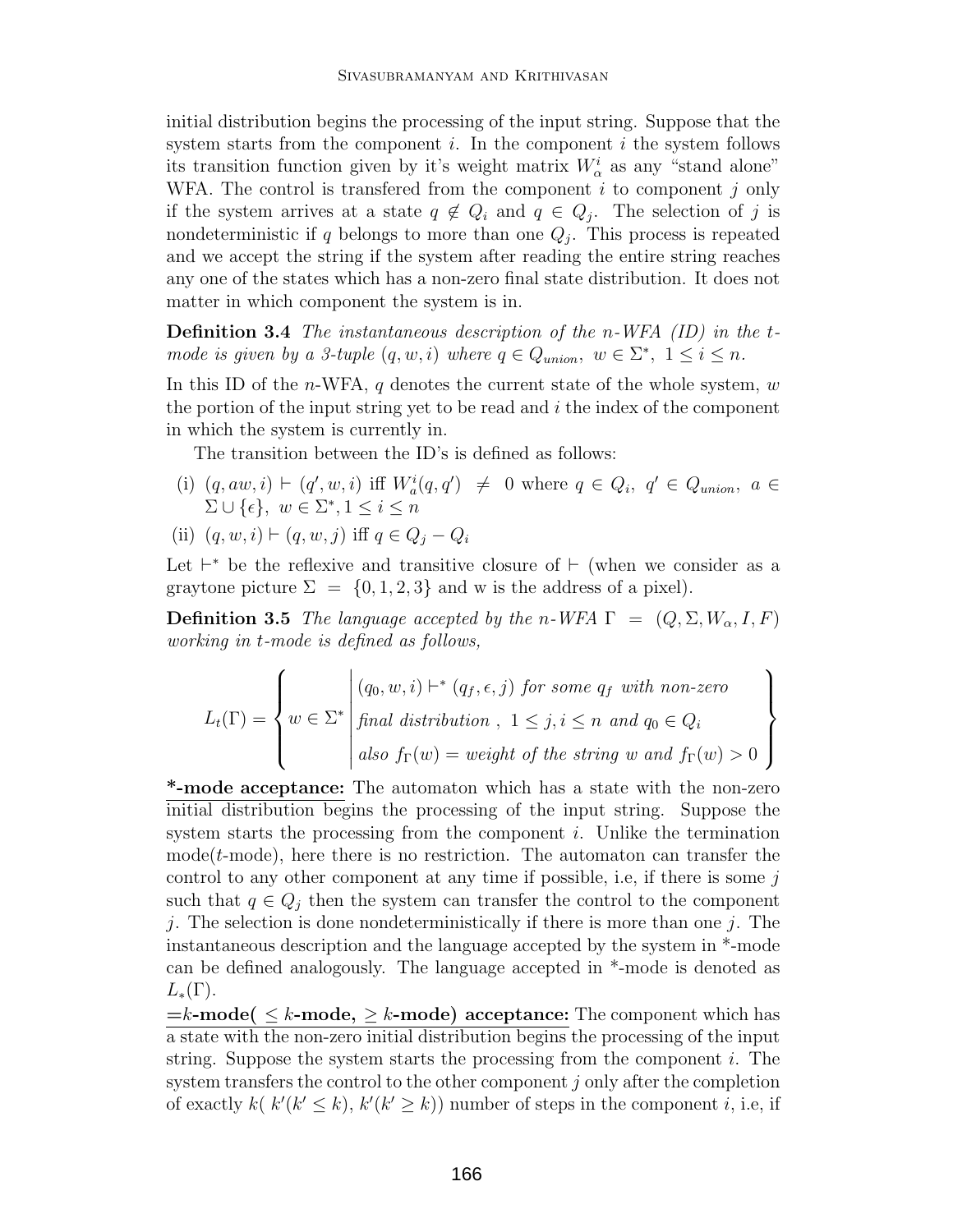there is a state  $q \in Q_j$  then the transition from component i to the component j takes place only if the system has already completed  $k(k'(k' \le k), k'(k' \ge k))$ steps in component i. If there is more than one choice for j the selection is done nondeterministically.

The instantaneous description of  $n$ -WFA in the above three modes of derivations and the language generated by the them are defined as follows,

**Definition 3.6** *The instantaneous description of the* n*-WFA (ID) is given by a* 4-tuple  $(q, w, i, j)$  where  $q \in Q_{union}$ ,  $w \in \Sigma^*$ ,  $1 \leq i \leq n$ , j is a non negative *integer.*

In this ID of the  $n$ -WFA,  $q$  denotes the current state of the whole system, w the portion of the input string yet to be read;  $i$  the index of the component in which the system is currently in, and  $j$  denotes the number of steps for which the system has been in the *ith* component. We accept the strings only if the n-WFA reaches a state with non-zero final distribution in some component i after reading the string and provided it has completed  $k$  steps in the component i in the case of  $=k$ -mode of acceptance (it has completed some  $k'(k' \leq k)$  steps in the component *i* in the case of  $\leq k$ -mode of acceptance or it has completed some  $k'(k' \geq k)$  steps in the component i in the case of  $\geq k$ -mode of acceptance). The languages accepted by the n-WFA  $\Gamma$  in the respective modes are denoted as  $L_{=k}(\Gamma), L_{\leq k}(\Gamma)$  and  $L_{\geq k}(\Gamma)$ .

#### *3.2 Power of acceptance of different modes*

**Notation:** The family of languages accepted by WFA is denoted by  $\mathcal{L}(WFA)$ .

**Theorem 3.7** *For any* n*-WFA* Γ *working in* t*-mode, the function defined by it can be defined by a single WFA.*

**Proof** Let  $\Gamma = (Q, \Sigma, W_\alpha, I, F)$  be a *n*-WFA working in *t*-mode where  $W_{\alpha} = (W_{\alpha}^1, W_{\alpha}^2, \cdots, W_{\alpha}^n)$  and the components have states  $Q_1, Q_2, \cdots, Q_n$ . Consider the WFA  $M = (Q', \Sigma, W'_\alpha, I', F')$  where,

$$
Q' = \{ [q, i] \mid q \in Q_{union}, 1 \le i \le n \} \cup \{ q'_0 \}
$$

 $I'$  :  $Q' \longrightarrow (-\infty, \infty)$  is an **I-normal** initial distribution such that

$$
I'(q'_0) = 1 \text{ and } I'(q) = 0 \text{ for all other } q \in Q'
$$
  

$$
F' : Q' \longrightarrow (-\infty, \infty) \text{ is such that } F'(q'_0) = 0
$$
  
and 
$$
F'([q, i]) = F(q), q \in Q_{union}, 1 \le i \le n.
$$

 $W'_{\alpha}$ , the weight matrices are defined as follows,

(i)  $W'_{\epsilon}(q'_0, [q_0, i']) = I(q_0)$  such that  $q_0 \in Q_{i'}$ 

- (ii) for each  $q_k$  such that  $W_a^i(q_j, q_k) \neq 0, a \in \Sigma \cup \{\epsilon\}, 1 \leq i \leq n$ , (a) if  $q_k \in Q_i$  then  $W'_a([q_j, i], [q_k, i]) = W^i_a(q_j, q_k)$ 
	- (b) if  $q_k \in Q_j Q_i$  then  $W'_a([q_j, i], [q_k, j]) = W^i_a(q_j, q_k)$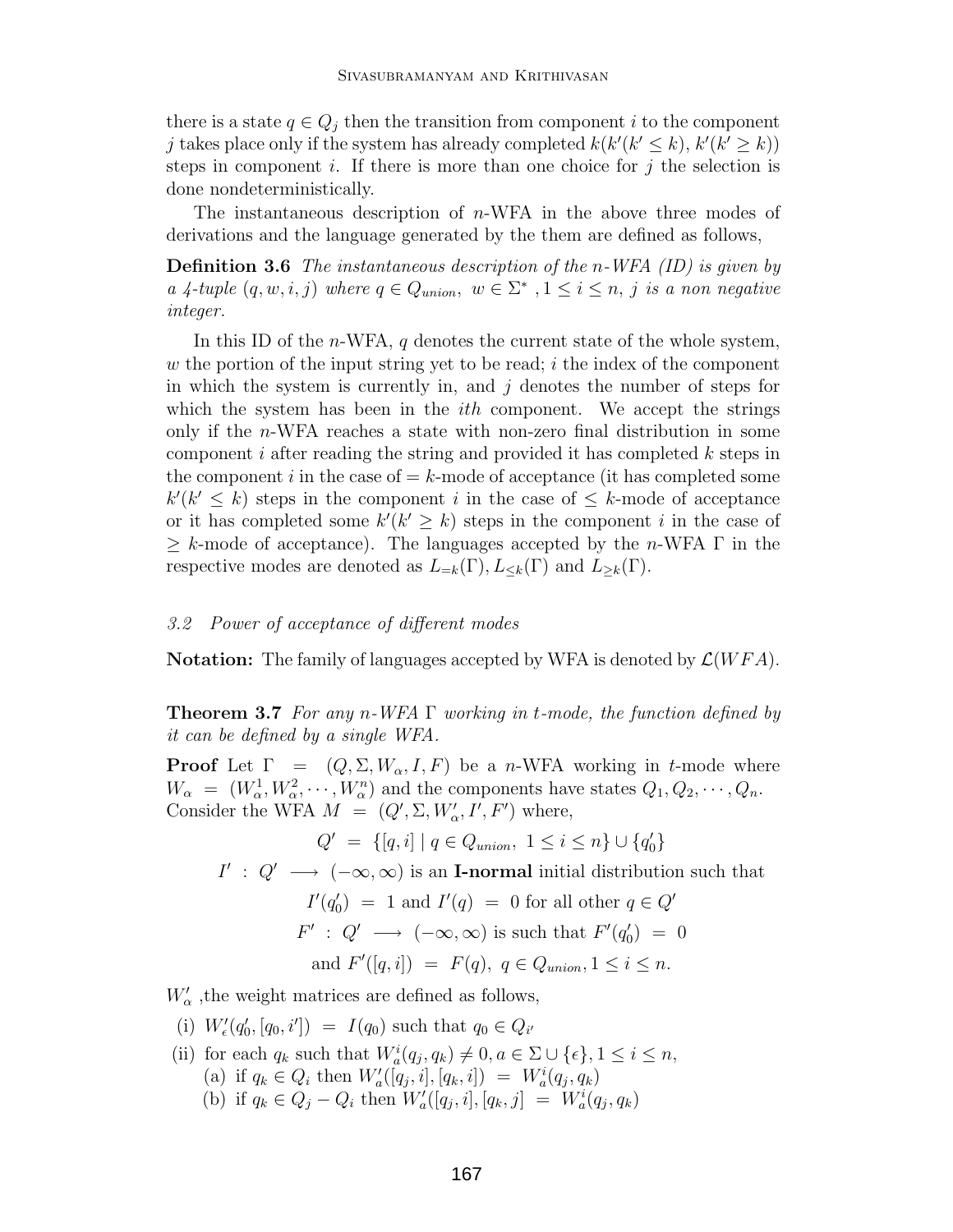The construction of WFA clearly shows that

$$
L(M) = L_t(\Gamma)
$$
  
and so  $L_t(\Gamma) \in \mathcal{L}(WFA)$ .

Moreover for any string  $w = a_1 a_2 \cdots a_k \in \Sigma^*$  let  $P = (q_0 q_1 \cdots q_k, a_1 a_2 \cdots a_k)$ be a path of length k in the n-WFA Γ. The weight of this path P is  $W(p)$  =  $I_{q_0} \cdot W_{a_1}^{i_1}(q_0, q_1) \cdot W_{a_2}^{i_2}(q_1, q_2) \cdots W_{a_k}^{i_k}(q_{k-1}, q_k) F_{q_k}, 1 \leq i_1, i_2, \cdots i_k \leq n.$  The path followed by this string w in the WFA M, is given  $P' = (q'_0 q_0 \cdots q_k, a_1 a_2 \cdots a_k)$ and the weight of this path  $P'$  is  $W'(p') = I_{q'_0} \cdot I_{[q_0,i]} \cdot W'_{a_1}([q_0,i],[q_1,i])$ .  $W'_{a_2}([q_1, i], [q_2, j]) \cdots W'_{a_k}([q_{k-1}, i'][q_k, j']) F_{[q_k, j']}.$  By the above construction it is clear that  $W(P) = W'(P')$  and so the function  $f_{\Gamma}$  defined by the n-WFA is equal to the function  $f_M$  defined by the WFA M. i.e.  $f_\Gamma(w) = f_M(w)$  for  $w \in \Sigma^*$ .

**Theorem 3.8** For any n-WFA  $\Gamma$  working in \*-mode, we have  $L_*(\Gamma) \in$ L(WFA)*. Also the function defined by the* n*-WFA* Γ *working in* ∗*-mode can be defined by a single WFA.*

**Proof** Let  $\Gamma = (Q, \Sigma, W_\alpha, I, F)$  be a *n*-WFA working in \*-mode where  $W_{\alpha} = (W_{\alpha}^1, W_{\alpha}^2, \cdots, W_{\alpha}^n)$  and the components have states  $Q_1, Q_2, \cdots, Q_n$ . Consider the WFA  $M = (Q', \Sigma, W'_\alpha, I', F')$  where,

$$
Q' = \{ [q, i] \mid q \in Q_{union}, 1 \le i \le n \} \cup \{q'_0\}
$$

 $I'$ :  $Q' \longrightarrow (-\infty, \infty)$  is a **I-normal** initial distribution such that  $I'(q'_0) = 1$  and  $I'(q) = 0$  for all other  $q \in Q'$  $F'$ :  $Q' \longrightarrow (-\infty, \infty)$  is such that  $F'(q'_0) = 0$  and  $F'([q, i]) = F(q), q \in Q_{union}, 1 \leq i \leq n.$ 

 $W'_{\alpha}$ , the weight matrices are defined as follows,

- (i)  $W'_{\epsilon}(q'_0, [q_0, i]) = I(q_0)$  such that  $q_0 \in Q_i, 1 \leq i \leq n$ ,
- (ii) for each  $q_y$  such that  $W_a^i(q_s, q_y) \neq 0, a \in \Sigma \cup \{\epsilon\}, 1 \leq i \leq n$ ,  $W'_a([q_s, i], [q_y, j] = W^i_a(q_s, q_y), \ 1 \le j \le n \text{ and } q_y \in Q_j$

The construction of the WFA clearly shows that

$$
L(M) = L_*(\Gamma)
$$
  
and so  $L_*(\Gamma) \in \mathcal{L}(WFA)$ .

Also for any string  $w \in \Sigma^*$  we have  $f_{\Gamma}(w) = f_M(w)$  where  $f_{\Gamma}$  is the function defined by the n-WFA,  $\Gamma$  and  $f_M$  is the function defined by the WFA, M.  $\Box$ 

**Theorem 3.9** For any n-WFA  $\Gamma$ ,  $n \geq 1$  working in  $=$  k-mode, we have  $L_{=k}(\Gamma) \in \mathcal{L}(WFA)$ .

*The function defined by the* n*-WFA* Γ *working in* = k*-mode can defined by a single WFA.*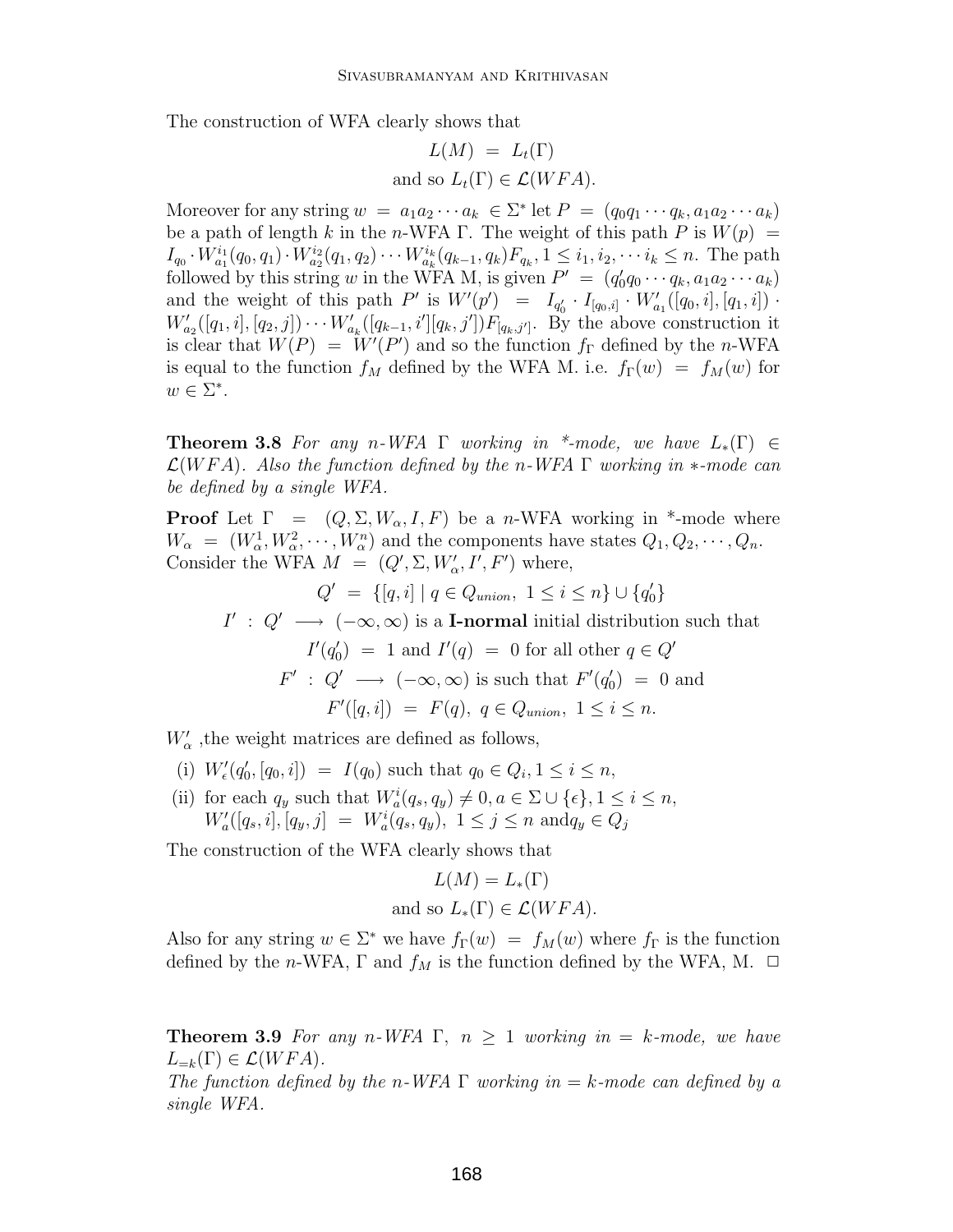**Proof** Let  $\Gamma = (Q, \Sigma, W_{\alpha}, I, F)$  be a *n*-WFA working in = k-mode where  $W_{\alpha} = (W_{\alpha}^1, W_{\alpha}^2, \cdots, W_{\alpha}^n)$  and the components have states  $Q_1, Q_2, \cdots, Q_n$ . Consider the WFA  $M = (Q', \Sigma, W'_\alpha, I', F')$  where,

$$
Q' = \{ [q, i, j] \mid q \in Q_{union}, 1 \le i \le n, 0 \le j \le k \} \cup \{ q'_0 \}
$$
  
\n
$$
I' : Q' \longrightarrow (-\infty, \infty) \text{ is a I-normal initial distribution such that\n
$$
I'(q'_0) = 1 \text{ and } I'(q) = 0 \text{ for all other } q \in Q'
$$
  
\n
$$
F' : Q' \longrightarrow (-\infty, \infty) \text{ is such that } F'(q'_0) = 0 \text{ and}
$$
  
\n
$$
F'([q, i, j]) = F(q) \text{ for all } q \in Q_{union}, 1 \le i \le n, 0 \le j \le k
$$
$$

 $W'_{\alpha}$  the weight matrices are defined as follows,

- (i)  $W'_{\epsilon}(q'_0, [q_0, i', 0]) = I(q_0)$  such that  $q_0 \in Q_{i'}$
- (ii) for each  $q_y$  such that  $W_a^i(q_s, q_y) \neq 0, q_s \in Q_i, a \in \Sigma \cup \{\epsilon\}, 1 \leq i \leq$  $n, 0 \leq j \leq k$ (a) if  $j < k$  then  $W'_a([q_s, i, j-1], [q_y, i, j]) = W'_a(q_s, q_y)$ 
	- (b) if  $j = k$  then  $W'_{\epsilon}([q_s, i, k], [q_s, j', 0]) = 1, 1 \le j' \le n$  and  $q_s \in Q_{j'}$ .

The construction of WFA clearly shows that

$$
L(M) = L_{=k}(\Gamma)
$$
  
and so  $L_{=k}(\Gamma) \in \mathcal{L}(WFA)$ .

Also for any string  $w \in \Sigma^*$  we have  $f_{\Gamma}(w) = f_M(w)$  where  $f_{\Gamma}$  is the function defined by the n-WFA,  $\Gamma$  and  $f_M$  is the function defined by the WFA, M. $\Box$ 

**Theorem 3.10** *For any n*-*WFA*  $\Gamma$  *in*  $\leq$  *k*-mode, we have  $L_{\leq k}(\Gamma) \in \mathcal{L}(WFA)$ . *The function defined by the n*-WFA  $\Gamma$  *working in*  $\leq$  *k*-mode can be defined by *a single WFA.*

**Proof** Let  $\Gamma = (Q, \Sigma, W_\alpha, I, F)$  be a n-WFA working in  $\leq k$ -mode where  $W_{\alpha} = (W_{\alpha}^1, W_{\alpha}^2, \cdots, W_{\alpha}^n)$  and the component states are  $Q_1, Q_2, \cdots, Q_n$ . Consider the WFA  $M = (Q', \Sigma, W'_\alpha, I', F')$  where,

 $Q' = \{ [q, i, j] \mid q \in Q_{union}, 1 \le i \le n, 0 \le j \le k \} \cup \{q'_0\}$  $I'$ :  $Q' \longrightarrow (-\infty, \infty)$  is a **I-normal** initial distribution such that  $I'(q'_0) = 1$  and  $I'(q) = 0$  for all other  $q \in Q'$  $F' : Q' \longrightarrow (-\infty, \infty)$  such that  $F'(q'_0) = 0$  and  $F'([q, i, k']) = F(q)$  for all  $q \in Q_{union}, 1 \le i \le n, 1 \le k' \le k$ 

 $W'_{\alpha}$  the weight matrices are defined as follows,

(i)  $W'_{\epsilon}(q'_0, [q_0, i', 0]) = I(q_0)$  such that  $q_0 \in Q_{i'}$ 

- (ii) for each  $q_y$  such that  $W_a^i(q_s, q_y) \neq 0, q_s \in Q_i, a \in \Sigma \cup \{\epsilon\}, 1 \leq i \leq n$ ,  $0 \leq j \leq k+1$ 
	- (a) if  $j 1 < k$  then  $W'_a([q_s, i, j-1], [q_y, i, j]) = W^i_a(q_s, q_y)$  where  $q_y \in Q_i, 1 \le i \le n$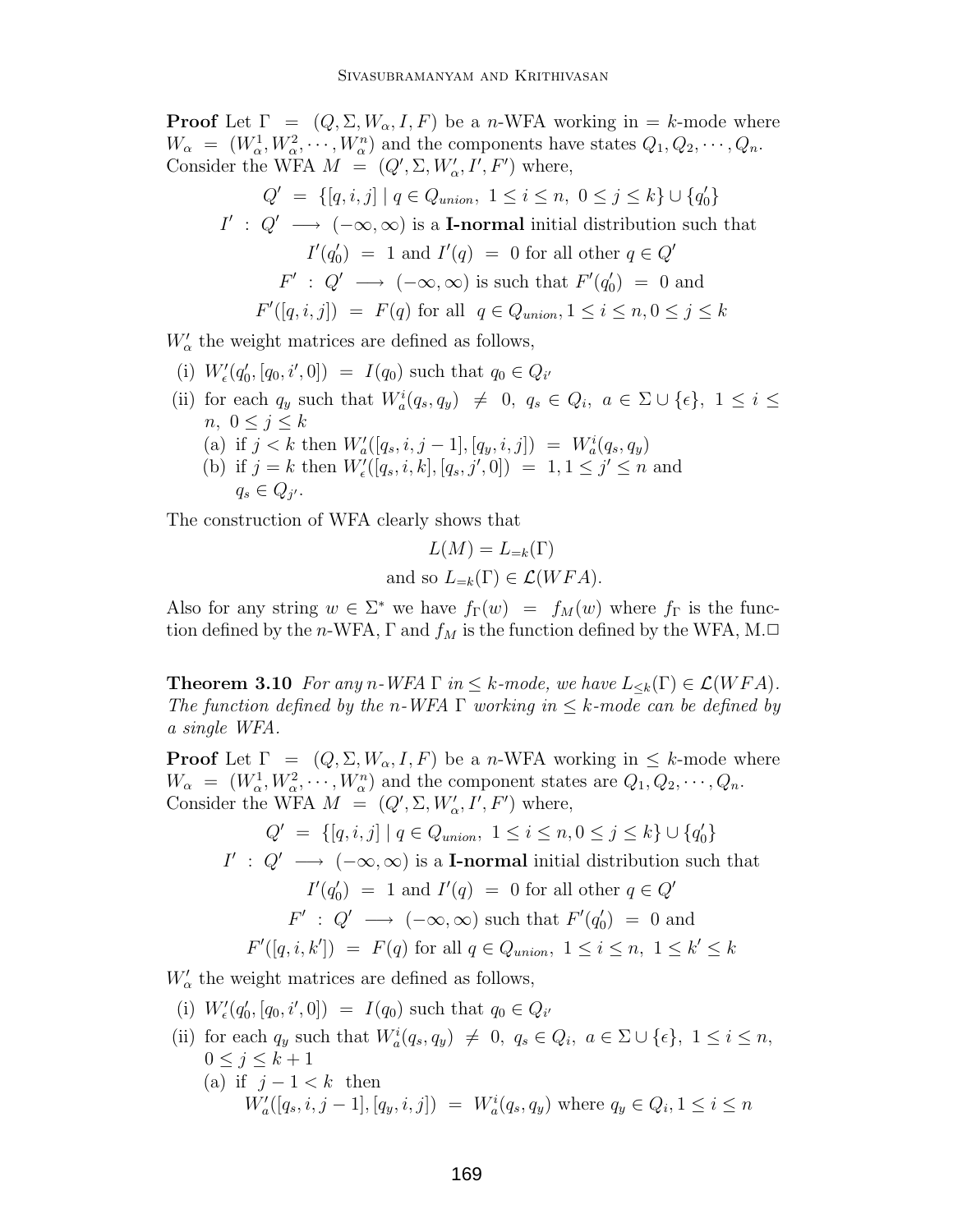$$
W_a'([q_s, i, j-1], [q_y, i'', 0]) = W_a^i(q_s, q_y) \text{ where } q_y \in Q_{i''}, 1 \le i, i'' \le n, i \ne i''
$$
  
(b) if  $j - 1 = k$  then  $W'_\epsilon([q_s, i, j-1], [q_s, j', 0]) = 1, 1 \le j' \le n \text{ and } q_s \in Q_{j'}$ .

The construction of WFA clearly shows that,

$$
L(M) = L_{\leq k}(\Gamma)
$$
  
and so  $L_{\leq k}(\Gamma) \in \mathcal{L}(WFA)$ 

Moreover for any string  $w \in \Sigma^*$  we have  $f_{\Gamma}(w) = f_M(w)$  where  $f_{\Gamma}$  is the function defined by the n-WFA,  $\Gamma$  and  $f_M$  is the function defined by the WFA,  $M.$ 

**Theorem 3.11** *For any n*-*WFA*  $\Gamma$  *in*  $\geq$  *k*-mode, we have  $L_{\geq k}(\Gamma) \in \mathcal{L}(WFA)$ . *The function defined by the n-WFA*  $\Gamma$  *working in*  $\geq$  *k-mode can be defined by a single WFA.*

**Proof** Let  $\Gamma = (Q, \Sigma, W_\alpha, I, F)$  be a n-WFA in  $\geq k$ -mode where  $W_\alpha$  $(W_\alpha^1, W_\alpha^2, \cdots, W_\alpha^n)$  and the component states  $Q_1, Q_2, \cdots, Q_n$ . Consider the WFA  $M = (Q', \Sigma, W'_\alpha, I', F')$  where,  $Q' = \{[q, i, j] \mid q \in$  $Q_{Union}, 1 \leq i \leq n, 0 \leq j \leq k$   $\} \cup \{[q, i] \mid q \in Q_{union}, 1 \leq i \leq n\} \cup \{q'_{0}\}\$ 

 $I' : Q' \longrightarrow (-\infty, \infty)$  is a **I-normal** initial distribution such that

$$
I'(q'_0) = 1 \text{ and } I'(q) = 0 \text{ for all other } q \in Q'
$$
  

$$
F' : Q' \longrightarrow (-\infty, \infty) \text{ such that } F'(q'_0) = 0 \text{ and }
$$
  

$$
F'([q, i, j]) = F'([q, i]) = F(q) \text{ for all } q \in Q_{union}
$$

 $W'_{\alpha}$  the weight matrices are defined as follows,

(i) 
$$
W'_{\epsilon}(q'_0, [q_0, i', 0]) = I(q_0)
$$
 such that  $q_0 \in Q_{i'}$ 

(ii) for each  $q_y$  such that  $W_a^i(q_s, q_y) \neq 0, q_s \in Q_i, a \in \Sigma \cup \{\epsilon\}, 1 \leq i \leq n$ ,  $0\leq j\leq k+1$ (a) if  $j - 1 < k$  then  $W'_a([q_s, i, j - 1], [q_y, i, j]) = W^i_a(q_s, q_y), q_y \in Q_i$ (b) if  $j - 1 = k$  then  $W'_{a}([q_s, i, j-1], [q_y, i]) = W^{i}_{a}(q_s, q_y), q_y \in Q_i$  $W'_a([q_s, i, j-1], [q_y, j', 0]) = W^i_a(q_s, q_y), \ 1 \leq j' \leq n, \ j' \neq i, \text{ and }$  $q_y \in Q_{i'}$ (c)  $W'_a([q_s, i], [q_y, i]) = W^i_a(q_s, q_y), q_y \in Q_i$ (d)  $W'_a([q_s, i], [q_y, j', 0]) = W'_a(q_s, q_y), \ 1 \le j' \le n, \ j' \ne i, \text{ and } q_y \in Q_{j'}$ 

The construction of WFA clearly shows that,

$$
L(M) = L_{\geq k}(\Gamma)
$$
  
So  $L_{\geq k}(\Gamma) \in \mathcal{L}(WFA)$ 

Moreover for any string  $w \in \Sigma^*$  we have  $f_{\Gamma}(w) = f_M(w)$  where  $f_{\Gamma}$  is the function defined by the n-WFA,  $\Gamma$  and  $f_M$  is the function defined by the WFA, M. $\Box$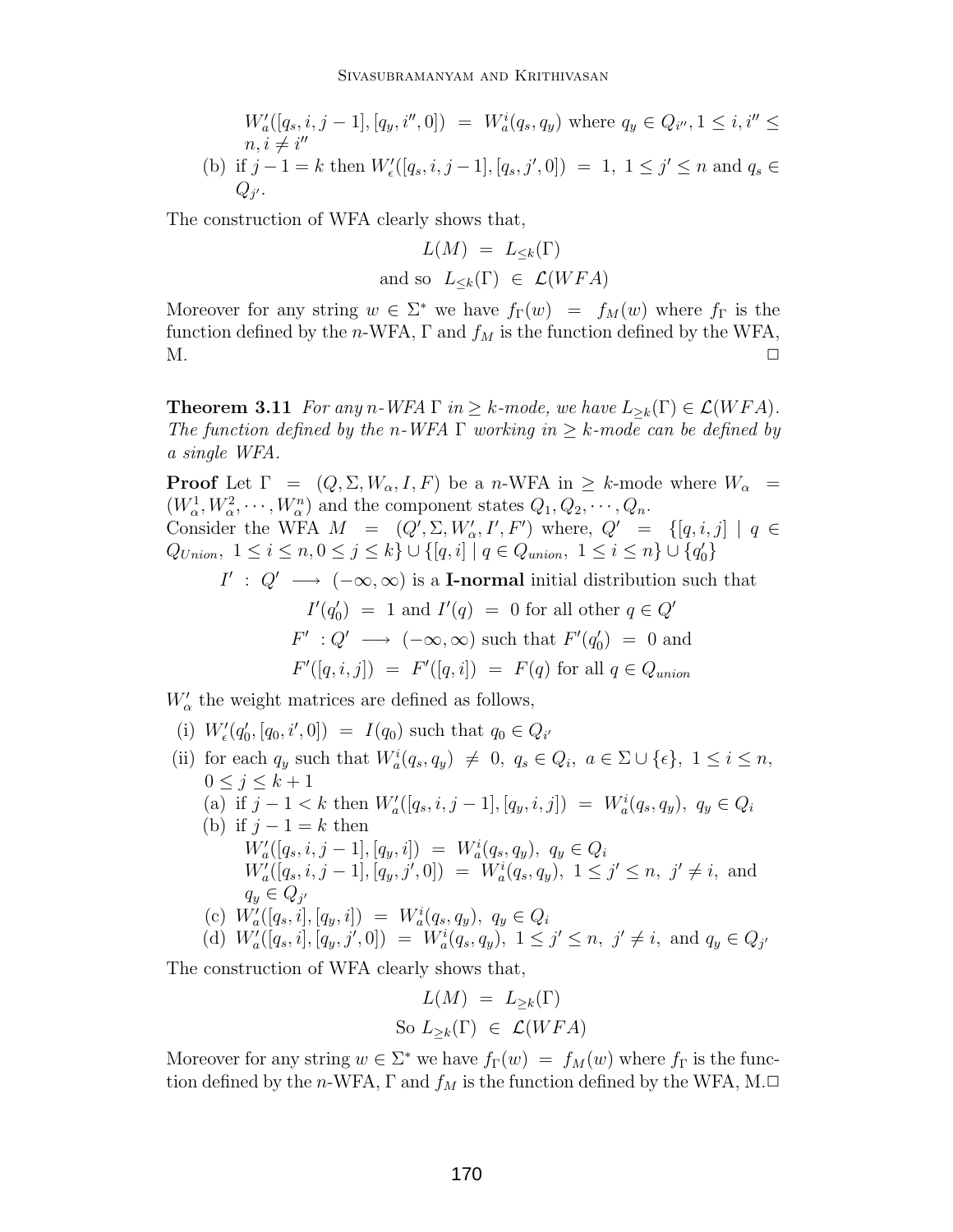Thus we find for the *n*-WFA the different modes of acceptance are equivalent and the function defined by an n-WFA can be defined by a single WFA. The n-WFA accepts only those languages accepted by the  $WFA$ . In what follows, we use only ∗-mode of computations for the image representation.

#### *3.3 Representation of Gray-Scale Images using* n*-WFA*

We know that a WFA can be used to represent a gray-scale image. Similarly a n-WFA can be used to represent a gray-scale image.

A n-WFA M is said to represent a multi-resolution image if the function  $f_M$ represented by  $M$  is the same as the function  $f_I$  of the image.



#### *2-***WFA computing the linear grayness function**

**Example 3.12** Consider the 2-WFA shown in figure. The  $I = (1,0)$  and  $F = (\frac{1}{2}, 1)$  and the weight matrices corresponding to the 2 components are as follows

$$
W_0^1 = \begin{pmatrix} \frac{1}{2} & 0 \\ 0 & 0 \end{pmatrix}, W_1^1 = \begin{pmatrix} \frac{1}{2} & \frac{1}{4} \\ 0 & 0 \end{pmatrix}, W_2^1 = \begin{pmatrix} \frac{1}{2} & \frac{1}{4} \\ 0 & 0 \end{pmatrix}, W_3^1 = \begin{pmatrix} \frac{1}{2} & \frac{1}{2} \\ 0 & 0 \end{pmatrix},
$$
  

$$
W_0^2 = \begin{pmatrix} 0 & 0 \\ 0 & 1 \end{pmatrix}, W_1^2 = \begin{pmatrix} 0 & 0 \\ 0 & 1 \end{pmatrix}, W_2^2 = \begin{pmatrix} 0 & 0 \\ 0 & 1 \end{pmatrix} \text{ and } W_3^2 = \begin{pmatrix} 0 & 0 \\ 0 & 1 \end{pmatrix}
$$

In the figure the dotted lines correspond to the change in the control from one component to another. Then we can calculate the values of pixels as follows.  $f(13) = \text{sum of weights of all paths labeled } 13$ .

$$
f(13) = 1 \cdot \frac{1}{2} \cdot \frac{1}{2} \cdot \frac{1}{2} + 1 \cdot \frac{1}{2} \cdot \frac{1}{2} \cdot 1 + 1 \cdot \frac{1}{4} \cdot 1 \cdot 1 = \frac{1}{8} + \frac{1}{4} + \frac{1}{4} = \frac{5}{8}
$$

similarly for  $f(123)$  we have  $f(123) = \frac{1}{16} + \frac{1}{8} + \frac{1}{8} + \frac{1}{4} = \frac{9}{16}$ . The images obtained by this 2-WFA are shown for resolutions  $2 \times 2$ ,  $4 \times 4$  and  $128 \times 128$  in the above figure.

Thus we have seen how  $n$ -WFAs can be used for representing gray-scale images. Though the number of matrices in the  $n$ -WFA are more than the usual WFA the advantage of using the n-WFAs is that most of the matrices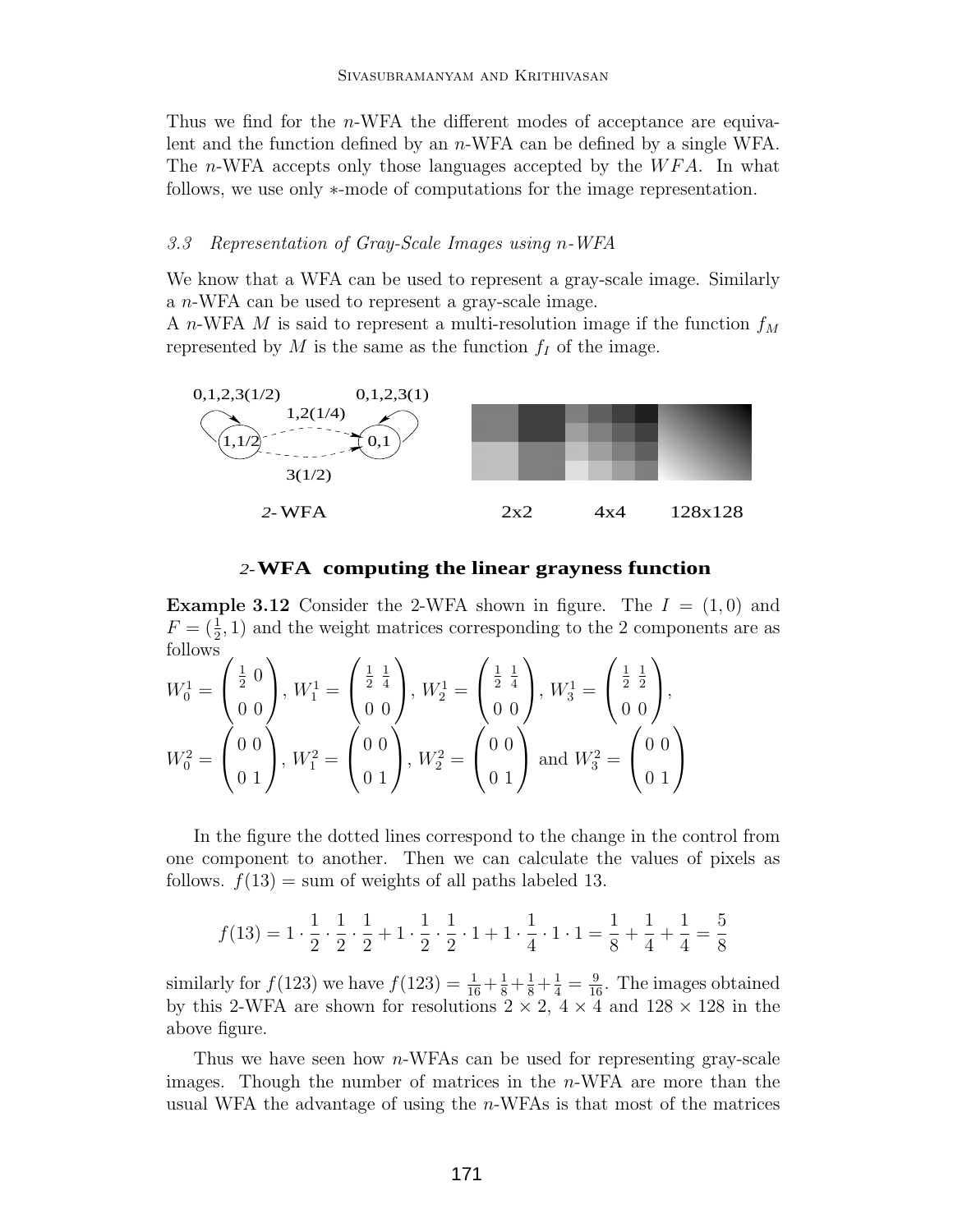are sparse matrices and thus the matrix computations are much faster than in the usual WFA case.

#### *3.4 Inferencing and De-Inferencing*

In this subsection we give algorithms for inferencing and de-inferencing of a  $n$ -WFA.

#### *3.4.1 Inferencing*

Let  $\mathcal I$  be a digital gray scale multi resolution image given by the average preserving function  $f : \Sigma^* \longrightarrow \mathbb{R}$ . We construct an average preserving  $m$ -WFA M such that  $f_M = f$ . During the construction

- $N$  is the index of the last state created,
- L denotes the index of the component in which the state is in  $1 \leq L \leq m$ ,
- *i* is the index of the first unprocessed state,
- $\gamma$ :  $Q_{union} \longrightarrow \Sigma^*$  is a mapping of the states to subsquares,
- $\phi_p$  is the image represented by the state p and
- $f_w$  represents the subimage at the subsquare labeled w

# Algorithm 1 Infer<sub>*m*</sub>-WFA</sub>

**Input** *: Image*  $\mathcal I$  *given by an average preserving function,*  $f : \Sigma^* \longrightarrow \mathbb{R}$ *and* m*-the number of components of the* m*-WFA to be constructed*

**Output** *:* m*-WFA M representing the image* I

#### **Begin**

- (i) *Set*  $N \leftarrow 0, i \leftarrow 0$ , *component* ← 1,  $L \leftarrow 1, F([q_0, L]) = f(\epsilon)$  *and*  $\gamma([q_0,L]) \longleftarrow \epsilon$
- (ii) *Process*  $q_i$ *, i.e. for*  $w = \gamma(q_i, L]$  *and each*  $\alpha \in \{0, 1, 2, 3\}$  *do* **begin for**
	- (a) If there are  $c_0, c_1, \cdots, c_N$  such that  $f_{w\alpha} = c_0\phi_0 + c_1\phi_1 + \cdots + c_N\phi_N$ , *where*  $\phi_j = f_{[q_j,s]}$  *for some*  $s, 1 \leq$  $s \leq m, 0 \leq j \leq N$ *then set*  $W^L_{\alpha}([q_i, L], [q_j, s]) \longleftarrow c_j$ , *for*  $0 \leq j \leq N$ (b) *else if component* ≤ m *then* **begin elseif(then)**  $\gamma([q_{N+1}, L+1]) \longleftarrow w\alpha, F_{[q_{N+1}, L+1]} \longleftarrow f(w\alpha)$  $W^L_{\alpha}([q_i, L], [q_{N+1}, L+1]) \longleftarrow 1$  and  $N \longleftarrow N+1$  $component \longleftarrow component+1$ **end elseif(then)** *else*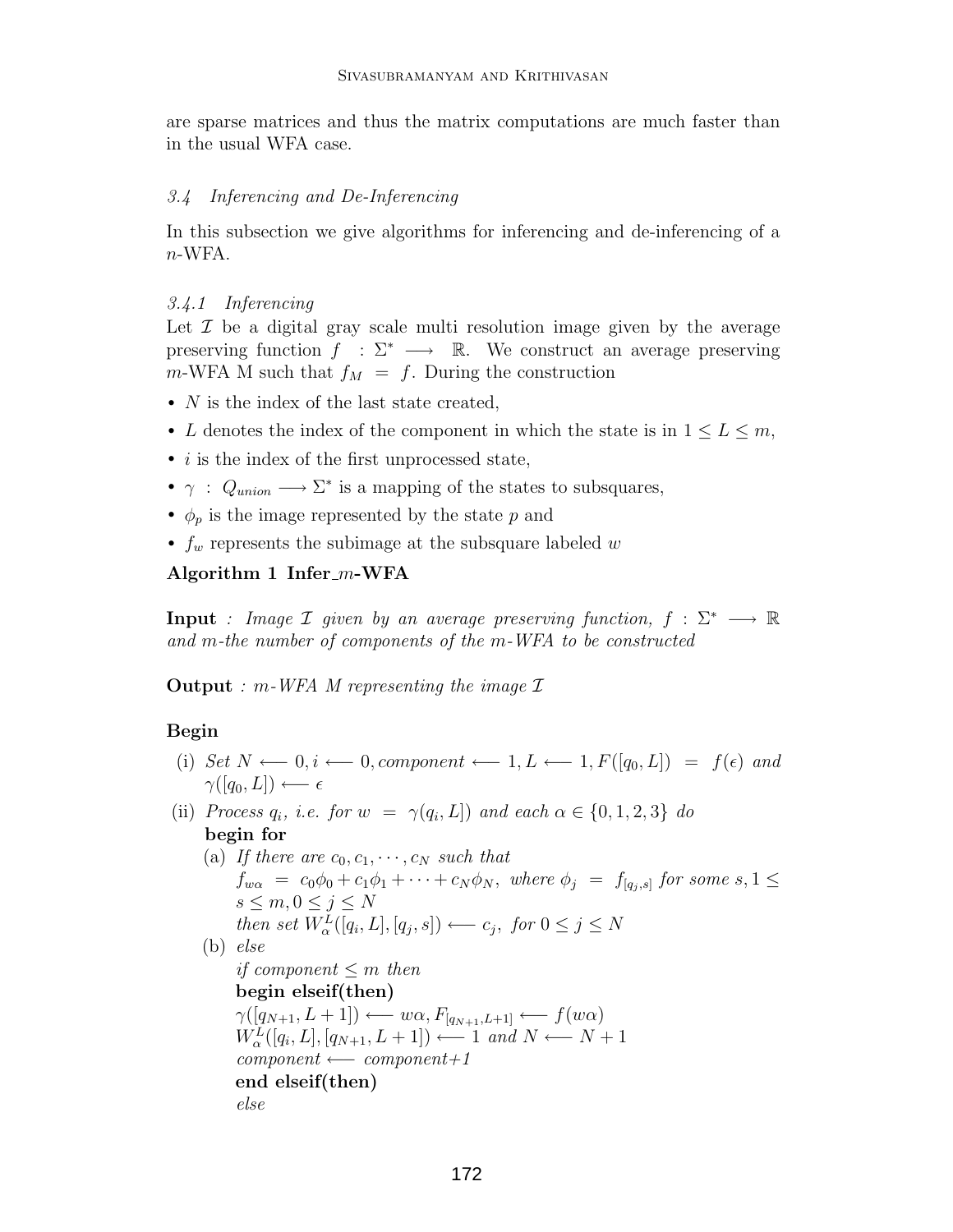$$
\gamma([q_{N+1}, L]) \longleftarrow w\alpha, F_{[q_{N+1}, L]} \longleftarrow f(w\alpha)
$$
\n
$$
W^L_{\alpha}([q_i, L], [q_{N+1}, L]) \longleftarrow 1 \text{ and } N \longleftarrow N + 1
$$
\nend elseif

\nend for

- (iii)  $Set\ i \longleftarrow i + 1, \ if\ i \leq N \ then\ go\ to\ Step\ (ii)$
- (iv)  $Set~I(q_0) = 1, I(q_j) = 0$  *for*  $j = 1, \dots, N$ *, where I is the initial distribution of* M

**end**

The 3-WFA infered from the diminishing triangles figure using the above algorithm is given below.



Figure 13.6: The diminishing triangles.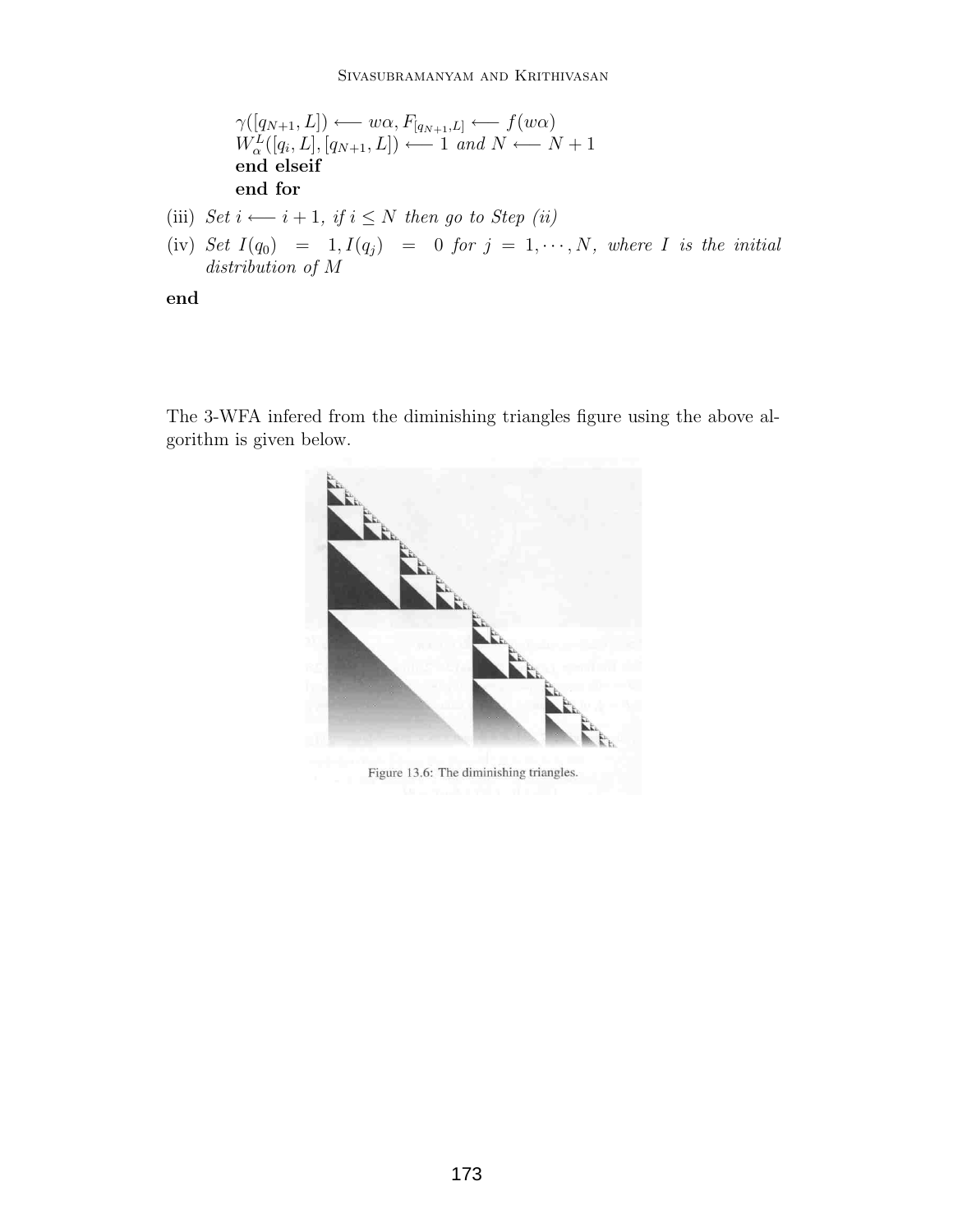

**The 3-WFA infered from the given diminishing triangles figure**

The initial distribution of the state  $q_{[0,1]}$  is 1 and at all other states the initial distribution is 0. The final distribution at each state is the average intensity of the image of that state.

### *3.4.2 De-Inferencing*

Assume, we are given a m-WFA  $M(I, F, W_0^i, W_1^i, W_2^i, W_3^i), 1 \leq i \leq m$  and we want to construct a finite resolution approximation of the multi-resolution image represented by  $M$ . Let the image to be constructed be  $\mathcal I$  of resolution  $2^k \times 2^k$ . Then for all  $x \in \Sigma^k$ , we have to compute  $f(x) = I.W_x.F$ . The algorithm is as follows. The algorithm computes  $\phi_p(x)$  for  $p \in Q$  for all  $x \in \Sigma^i, 0 \leq i \leq k$ . Here  $\phi_p$  is the image of state p.

**Algorithm 2 De Infer** m**-WFA Input** *:WFA*  $M = (I, F, W_0^i, W_1^i, W_2^i, W_3^i), 1 \le i \le m$ *.* 

**Output** *:*f(x), for all  $x \in \Sigma^k$ .

#### **begin**

- (i) *Set*  $\phi_p(\epsilon)$  ←  $F_p$  *for all*  $p \in Q_{union}$
- (ii) *For*  $j = 1, 2, \dots, k$ *, do the following* **begin**
- (iii) *For all*  $p \in Q_{union}$ ,  $x \in \Sigma^{j-1}$  *and*  $\alpha \in \Sigma$  *compute*  $\phi_p(\alpha x) \longleftarrow \sum$ q∈Q*union*  $W^i_\alpha(p,q) \cdot \phi_q(x)$ , where the state p belongs to the com*ponent* i **end for**
- (iv) *For each*  $x \in \Sigma^k$ *, compute*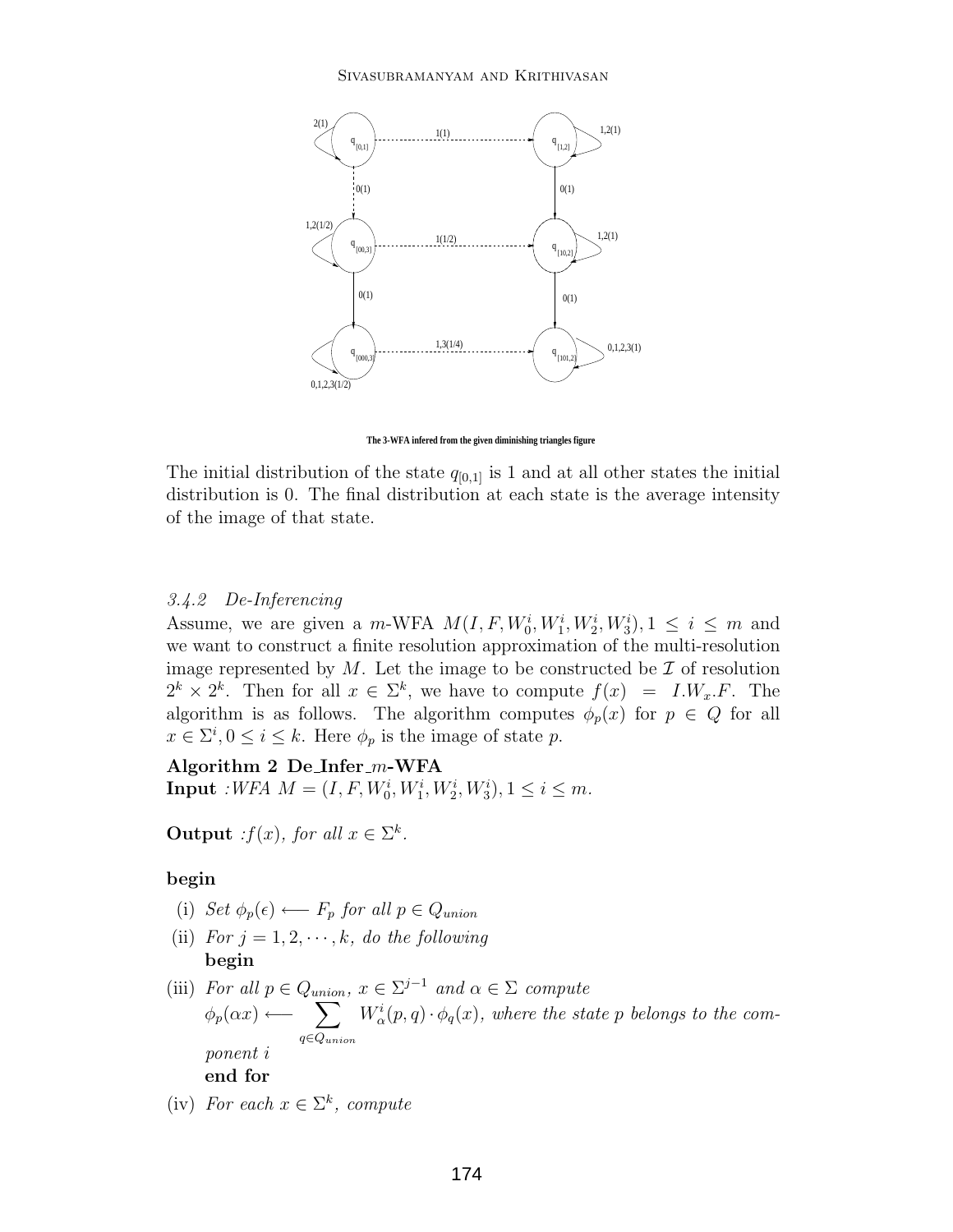$$
f(x) = \sum_{q \in Q} I_q \cdot \phi_q(x).
$$
  
(v) *Stop*  
end

The time complexity of this de-inferencing algorithm is  $O(n^24^k)$ , where n is the total number of states in the m-WFA and  $4^k = 2^k \cdot 2^k$  is the number of pixels in the image. We know that  $f(x)$  can be computed either by summing the weights of all the paths labeled x or by computing  $I \cdot W_x \cdot F$ . Finding all paths labeled of length k takes  $k \cdot (4k)^n$  time. Since  $n \gg k$  we prefer the matrix multiplication over this.

# **4 Conclusions**

In this paper we have defined a new theoretical construct namely, the distributed weighted finite automata and studied the power of this construct in the various modes of acceptance. We have shown that the power of this construct is no more than the classical weighted finite automata in all modes of acceptance and hence proved that all the modes of acceptance are equivalent. We have used this construct for the representation of gray scale images and have given an inferencing and a de-inferencing algorithm for the distributed weighted finite automata. The weight matrices produced for this construct using the inference algorithm are mostly sparse matrices which occupy less space and thus the matrix computations involved in inferencing and de-inferencing are much faster when compared to the usual weight martices in the WFA.

# **References**

- [1] M. Sakthi Balan. Distributed Processing in Automata. Master's thesis, Indian Institute of Technology, Madras, April 2000.
- [2] E. Csuhaj-Varju, J. Dassow, J. Keleman, and Gh. Paun. *Grammar Systems: A Grammatical Approach to Distribution and Cooperation*. Gordon and Breach, London, 1994.
- [3] Vesa Halava and Tero Harju. Languages accepted by integer weighted finite automata. Technical Report TR-216, TUCS, 1998.
- [4] John E. Hopcroft and Jeffrey D. Ullman. *Introduction to Automata Theory, Languages and Computation.* Addison-Wesley, 1979.
- [5] K. Culik II and S. Dube. Rational and affine expressions for image description. *Discrete Applied Mathematics*, 41:85–120, 1993.